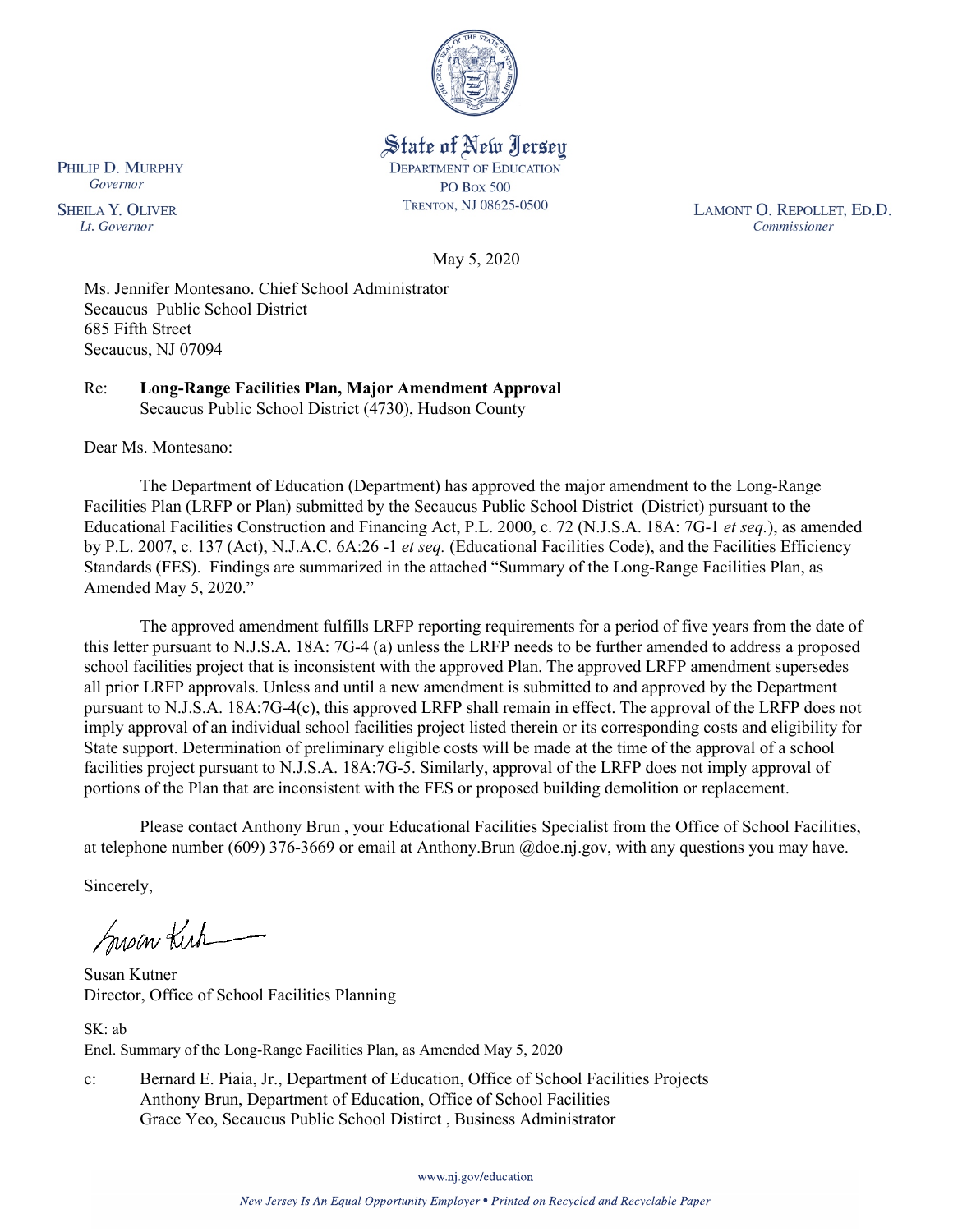# **Secaucus Public School District (4730) Summary of the Long-Range Facilities Plan, as Amended May 5, 2020**

The Department of Education (Department) has completed its review of the major amendment to the Long-Range Facilities Plan (LRFP or Plan) submitted by the Secaucus Public School District (District) pursuant to the Educational Facilities Construction and Financing Act, P.L. 2000, c. 72 (N.J.S.A. 18A: 7G-1 *et seq.*), as amended by P.L. 2007, c. 137 (Act), N.J.A.C. 6A:26-1 et seq. (Educational Facilities Code), and the Facilities Efficiency Standards (FES).

The following provides a summary of the District's approved amended LRFP. The summary is based on the standards set forth in the Act, the Educational Facilities Code, the FES, District-reported information in the Department's LRFP reporting system, and supporting documentation. The referenced reports in *italic* text are standard reports available on the Department's LRFP website.

### **1. Inventory Overview**

The District is classified as a Regular Operating District (ROD) for funding purposes. It provides services for students in grades PK-12.

The District identified existing and proposed schools, sites, buildings, rooms, and site amenities in its LRFP. Table 1 lists the number of existing and proposed district schools, sites, and buildings. Detailed information can be found in the *School Asset Inventory Report* and the *Site Asset Inventory Report.*

**As directed by the Department, school facilities projects that have received initial approval by the Department and have been approved by the voters, if applicable, are represented as "existing" in the LRFP.** Approved projects that include new construction and/or the reconfiguration/reassignment of existing program space are as follows: n/a.

# **Table 1: Number of Schools, School Buildings, and Sites**

|                                              | <b>Existing</b> | <b>Proposed</b> |
|----------------------------------------------|-----------------|-----------------|
| Number of Schools (assigned DOE school code) |                 |                 |
| Number of School Buildings <sup>1</sup>      |                 |                 |
| Number of Non-School Buildings <sup>2</sup>  |                 |                 |
| Number of Vacant Buildings                   |                 |                 |
| Number of Sites                              |                 |                 |

*1 Includes district-owned buildings and long-term leases serving students in district-operated programs 2 Includes occupied district-owned buildings not associated with a school, such as administrative or utility buildings*

Based on the existing facilities inventory submitted by the District:

- Schools using leased buildings (short or long-term):  $n/a$
- Schools using temporary classroom units (TCUs), excluding TCUs supporting construction: n/a
- Vacant/unassigned school buildings:  $n/a$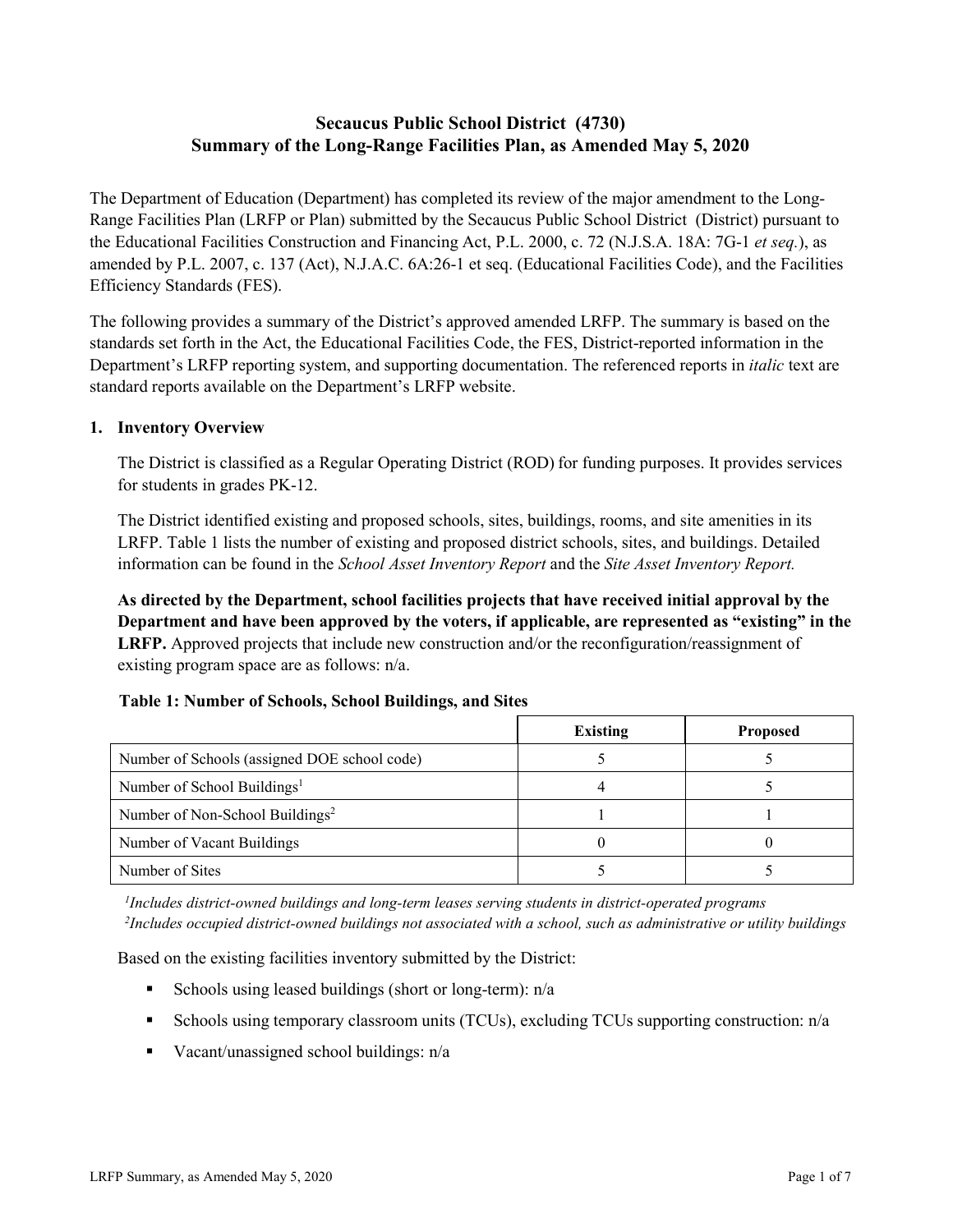**FINDINGS** The Department has determined that the proposed inventory is adequate for approval of the District's LRFP amendment. However, the LRFP determination does not imply approval of an individual school facilities project listed within the LRFP; the District must submit individual project applications for project approval.

# **2. District Enrollments**

The District determined the number of students, or "proposed enrollments," to be accommodated for LRFP planning purposes on a district-wide basis and in each school.

The Department minimally requires the submission of a standard cohort-survival projection using historic enrollment data from the Application for School State Aid (ASSA) or NJ Smart. The cohort-survival method projection method forecasts future students based upon the survival of the existing student population as it moves from grade to grade. A survival ratio of less than 1.00 indicates a loss of students, while a survival ratio of more than 1.00 indicates the class size is increasing. For example, if a survival ratio tracking first to second grade is computed to be 1.05, the grade size is increasing by 5% from one year to the next. The cohort-survival projection methodology works well for communities with stable demographic conditions. Atypical events impacting housing or enrollments, such as an economic downturn that halts new housing construction or the opening of a charter or private school, typically makes a cohort-survival projection less reliable.

#### **Proposed enrollments are based on a standard cohort-survival enrollment projection.**

Adequate supporting documentation was submitted to the Department to justify the proposed enrollments. Table 2 provides a comparison of existing and projected enrollments. All totals include special education students.

| <b>Grades</b>                | <b>Existing Enrollments</b><br>2019-20 School Year | <b>District Proposed Enrollments</b><br>2024-25 School Year |
|------------------------------|----------------------------------------------------|-------------------------------------------------------------|
| PK (excl. private providers) | 76                                                 | 76                                                          |
| Grades K-5                   | 1,080                                              | 1,268                                                       |
| Grades 6-8                   | 545                                                | 546                                                         |
| Grades 9-12                  | 611                                                | 661                                                         |
| <b>Totals</b>                | 2,312                                              | 2,551                                                       |

#### **Table 2: Enrollments**

**FINDINGS** The Department has determined the District's proposed enrollments to be acceptable for approval of the District's LRFP amendment. The Department will require a current enrollment projection at the time an application for a school facilities project is submitted incorporating the District's most recent enrollments in order to verify that the LRFP's planned capacity is appropriate for the updated enrollments.

#### **3. District Practices Capacity**

Based on information provided in the room inventories, *District Practices Capacity* was calculated for each school building to determine whether adequate capacity is proposed for the projected enrollments based on district scheduling and class size practices. The capacity totals assume instructional buildings can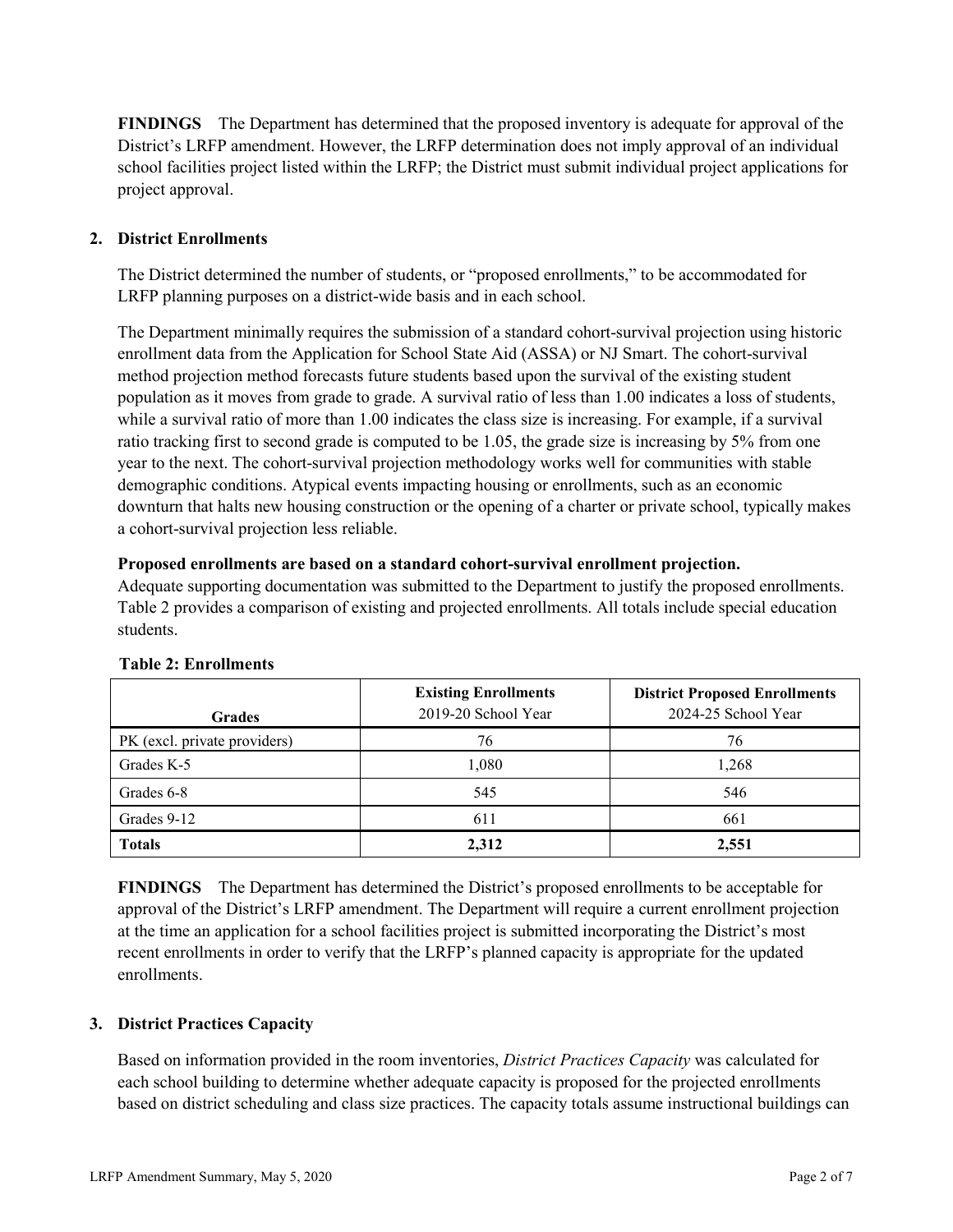be fully utilized regardless of school sending areas, transportation, and other operational issues. The calculations only consider district-owned buildings and long-term leases; short term leases and temporary buildings are excluded. A capacity utilization factor of 90% for classrooms serving grades K-8 and 85% for classrooms serving grades 9-12 is applied in accordance with the FES. No capacity utilization factor is applied to preschool classrooms.

In certain cases, districts may achieve adequate District Practices Capacity to accommodate enrollments but provide inadequate square feet per student in accordance with the FES, resulting in educational adequacy issues and "Unhoused Students." Unhoused students are considered in the "Functional Capacity" calculations used to determine potential State support for school facilities projects and are analyzed in Section 4.

Table 3 provides a summary of proposed enrollments and existing and proposed District-wide capacities. Detailed information can be found in the LRFP website reports titled *FES and District Practices Capacity Report, Existing Rooms Inventory Report, and Proposed Rooms Inventory Report.*

| <b>Grades</b>     | <b>Proposed</b><br><b>Enrollments</b> | <b>Existing</b><br><b>District</b><br><b>Practices</b><br>Capacity | <b>Existing</b><br>Deviation* | <b>Proposed</b><br><b>District</b><br><b>Practices</b><br>Capacity | Proposed<br>Deviation* |
|-------------------|---------------------------------------|--------------------------------------------------------------------|-------------------------------|--------------------------------------------------------------------|------------------------|
| Elementary (PK-5) | 1.344                                 | 1,014.15                                                           | $-329.85$                     | 1,365.15                                                           | 21.15                  |
| Middle $(6-8)$    | 546                                   | 164.08                                                             | $-381.92$                     | 546.44                                                             | 0.44                   |
| High $(9-12)$     | 661                                   | 700.60                                                             | 39.60                         | 681.70                                                             | 20.70                  |
| <b>Totals</b>     | 2,551                                 | 1,878.83                                                           | $-672.17$                     | 2,593.29                                                           | 42.29                  |

**Table 3: District Practices Capacity Analysis**

*\* Positive numbers signify surplus capacity; negative numbers signify inadequate capacity. Negative values for District Practices capacity are acceptable for approval if proposed enrollments do not exceed 100% capacity utilization.*

Considerations:

- **Based on the proposed enrollments and existing room inventories, the District is projected to have** inadequate capacity for the following grade groups, assuming all school buildings can be fully utilized: PK-5, 6-8
- Adequate justification has been provided by the District if the proposed capacity for a school significantly deviates from the proposed enrollments. Generally, surplus capacity is acceptable for LRFP approval if additional capacity is not proposed through new construction.

**FINDINGS**The Department has determined that proposed District capacity, in accordance with the proposed enrollments, is adequate for approval of the District's LRFP amendment. The Department will require a current enrollment projection at the time an application for a school facilities project is submitted, incorporating the District's most recent Fall Enrollment Report, in order to verify that the LRFP's planned capacity meets the District's updated enrollments.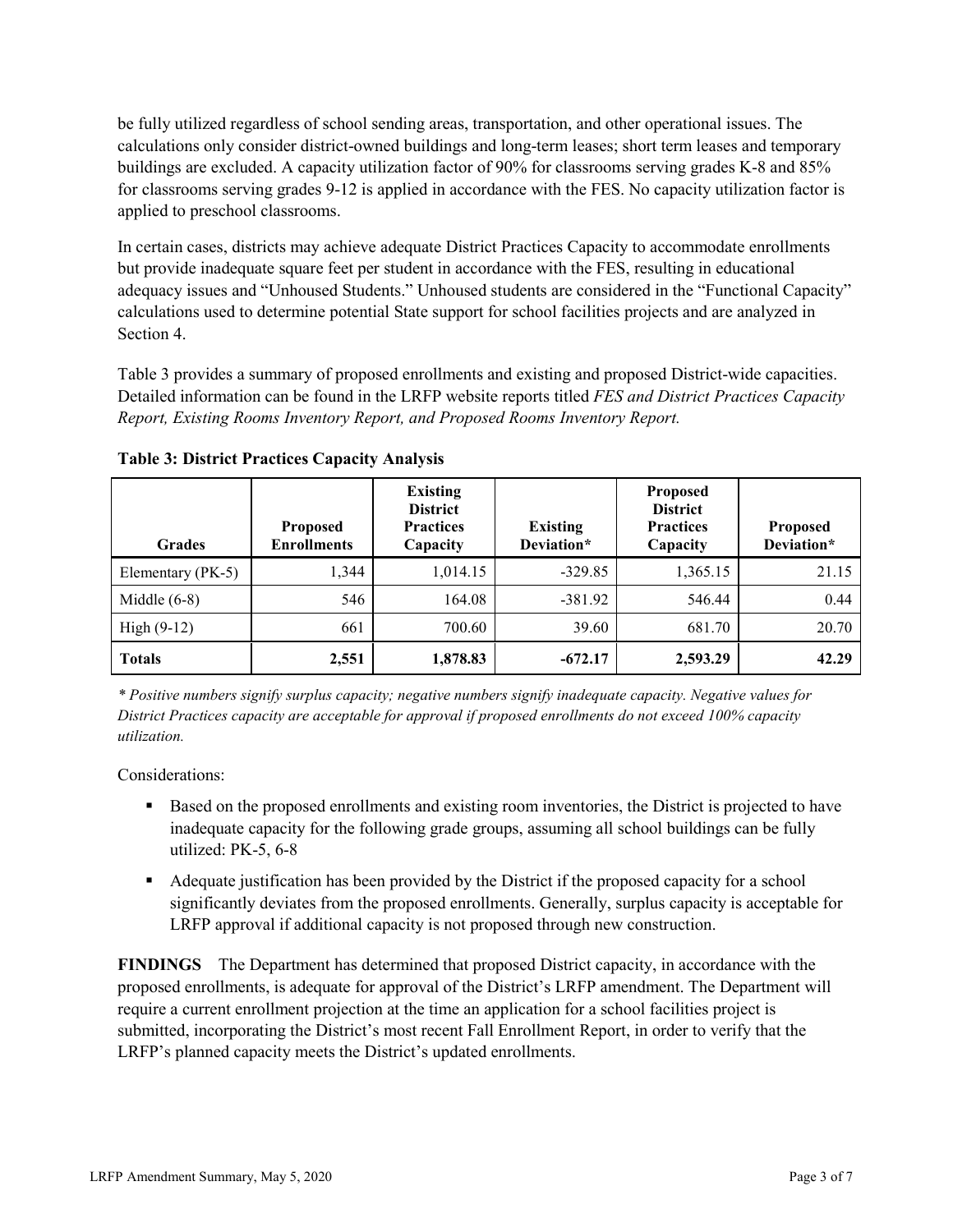### **4. New Construction Funding Eligibility**

*Functional Capacity* was calculated and compared to the proposed enrollments to provide a **preliminary estimate** of Unhoused Students and new construction funding eligibility. **Final determinations will be made at the time of project application approvals.**

*Functional Capacity* is the adjusted gross square footage of a school building *(total gross square feet minus excluded space)* divided by the minimum area allowance per full-time equivalent student for the grade level contained therein. *Unhoused Students* is the number of students projected to be enrolled in the District that exceeds the Functional Capacity of the District's schools pursuant to N.J.A.C. 6A:26-2.2(c). *Excluded Square Feet* includes (1) square footage exceeding the FES for any pre-kindergarten, kindergarten, general education, or self-contained special education classroom; (2) grossing factor square footage *(corridors, stairs, mechanical rooms, etc.)* that exceeds the FES allowance, and (3) square feet proposed to be demolished or discontinued from use. Excluded square feet may be revised during the review process for individual school facilities projects.

Table 4 provides a preliminary assessment of the Functional Capacity, Unhoused Students, and Estimated Maximum Approved Area for Unhoused Students for each FES grade group. The calculations exclude temporary facilities and short-term leased buildings. School buildings proposed for whole or partial demolition or reassignment to a non-school use are excluded from the calculations pending project application review. If a building is proposed to be reassigned to a different school, the square footage is applied to the proposed grades after reassignment. Buildings that are not assigned to a school are excluded from the calculations. In addition, only preschool students eligible for state funding (former ECPA students) are included. Detailed information concerning the calculations can be found in the *Functional Capacity and Unhoused Students Report* and the *Excluded Square Footage Report.*

|                                                | <b>PK/K-5</b> | $6 - 8$   | $9 - 12$ | <b>Total</b> |
|------------------------------------------------|---------------|-----------|----------|--------------|
| PK Eligible Students/K-12 Proposed Enrollments | 1,344         | 546       | 661      |              |
| FES Area Allowance (SF/student)                | 125.00        | 134.00    | 151.00   |              |
| <b>Prior to Completion of Proposed Work:</b>   |               |           |          |              |
| <b>Existing Gross Square Feet</b>              | 127,936       | $\theta$  | 188,219  | 316,155      |
| Adjusted Gross Square Feet                     | 122,089       | 0         | 186,073  | 308,162      |
| <b>Adjusted Functional Capacity</b>            | 976.71        | 0.00      | 1,232.27 |              |
| <b>Unhoused Students</b>                       | 291.29        | 546.00    | 0.00     |              |
| Est. Max. Area for Unhoused Students           | 36,411.20     | 73,164.00 | 0.00     |              |
| <b>After Completion of Proposed Work:</b>      |               |           |          |              |
| Gross Square Feet                              | 161,975       | 93,864    | 188,219  | 444,058      |
| New Gross Square Feet                          | 34,039        | 93,864    | $\Omega$ | 127,903      |
| Adjusted Gross Square Feet                     | 156,128       | 93,864    | 186,073  | 436,065      |
| Functional Capacity                            | 1,235.35      | 713.23    | 1,232.27 |              |
| Unhoused Students after Construction           | 32.65         | 0.00      | 0.00     |              |
| Est. Max. Area Remaining                       | 4,080.79      | 0.00      | 0.00     |              |

| Table 4: Estimated Maximum Approved Area for Unhoused Students |  |  |
|----------------------------------------------------------------|--|--|
|----------------------------------------------------------------|--|--|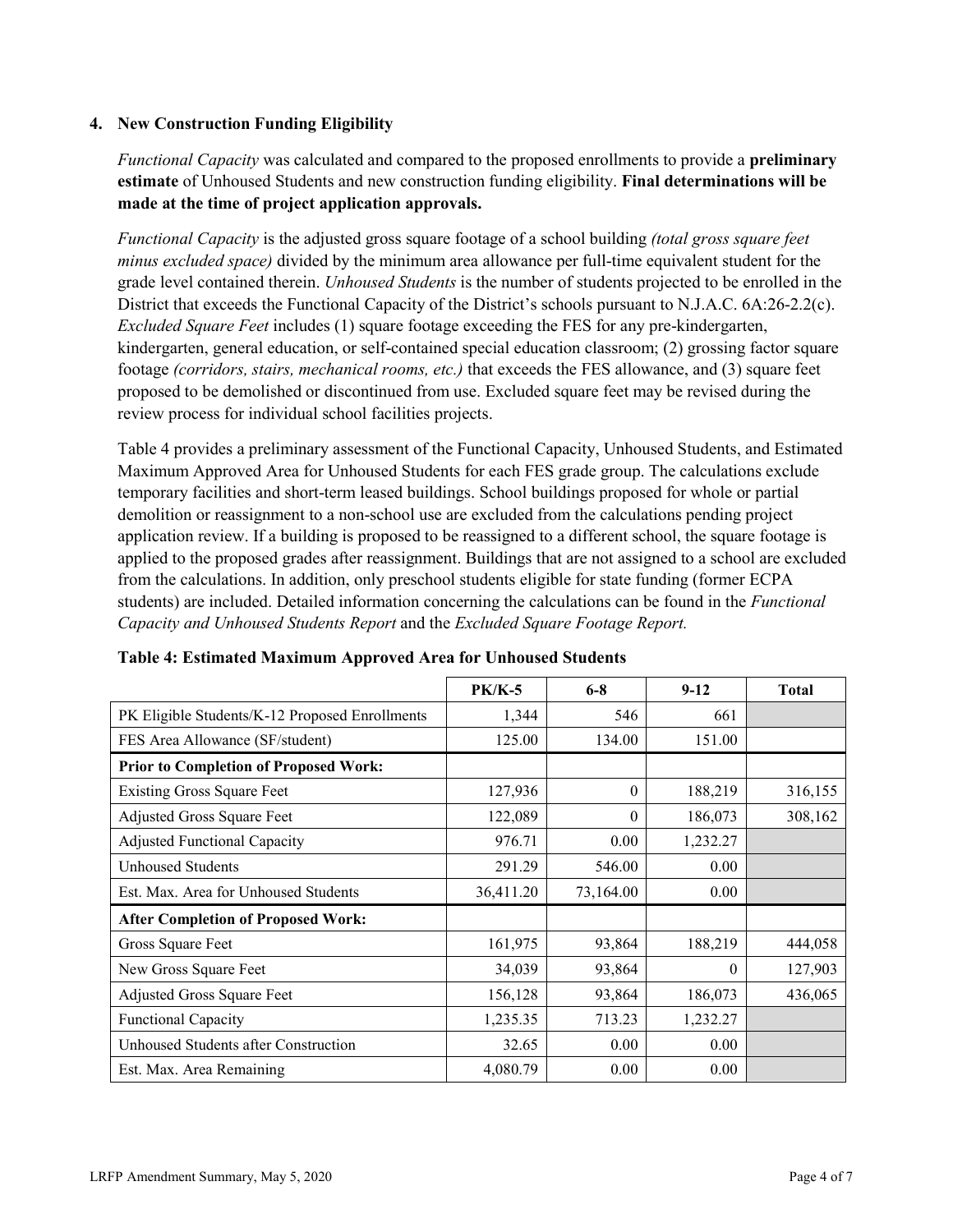Facilities used for non-instructional or non-educational purposes are ineligible for State support under the Act. However, projects for such facilities shall be reviewed by the Department to determine whether they are consistent with the District's LRFP and whether the facility, if it is to house students (full or part time) conforms to educational adequacy requirements. These projects shall conform to all applicable statutes and regulations.

Estimated costs represented in the LRFP by the District are for capital planning purposes only. The estimates are not intended to represent preliminary eligible costs or final eligible costs of approved school facilities projects.

Considerations:

- The District does not have approved projects pending completion, as noted in Section 1, that impact the Functional Capacity calculations.
- The Functional Capacity calculations *exclude* square feet proposed for demolition or discontinuation for the following FES grade groups and school buildings pending a feasibility study and project review: n/a.
- Based on the preliminary assessment, the District has Unhoused Students prior to the completion of proposed work for the following FES grade groups: PK-5, 6-8.
- New construction is proposed for the following FES grade groups: PK-5, 6-8.
- **Proposed new construction exceeds the estimated maximum area allowance for Unhoused** Students prior to the completion of the proposed work for the following grade groups: 6-8.
- The District, based on the preliminary LRFP assessment, will have Unhoused Students after completion of the proposed LRFP work. If the District is projected to have Unhoused Students, adequate justification has been provided to confirm educational adequacy in accordance with Section 6 of this determination.

**FINDINGS** Functional Capacity and Unhoused Students calculated in the LRFP are preliminary estimates. Preliminary Eligible Costs (PEC) and Final Eligible Costs (FEC) will be included in the review process for specific school facilities projects. A feasibility study undertaken by the District is required if building demolition or replacement is proposed per N.J.A.C. 6A:26-2.3(b)(10).

# **5. Proposed Work**

The District assessed program space, capacity, and physical plant deficiencies to determine corrective actions. Capital maintenance, or *"system actions,"* address physical plant deficiencies due to operational, building code, and /or life cycle issues. Inventory changes, or *"inventory actions,*" add, alter, or eliminate sites, site amenities, buildings, and/or rooms.

The Act (N.J.S.A. 18A:7G-7b) provides that all school facilities shall be deemed suitable for rehabilitation unless a pre-construction evaluation undertaken by the District demonstrates to the satisfaction of the Commissioner that the structure might pose a risk to the safety of the occupants even after rehabilitation or that rehabilitation is not cost-effective. Pursuant to N.J.A.C. 6A:26-2.3(b)(10), the Commissioner may identify school facilities for which new construction is proposed in lieu of rehabilitation for which it appears from the information presented that new construction is justified, provided, however, that for such school facilities so identified, the District must submit a feasibility study as part of the application for the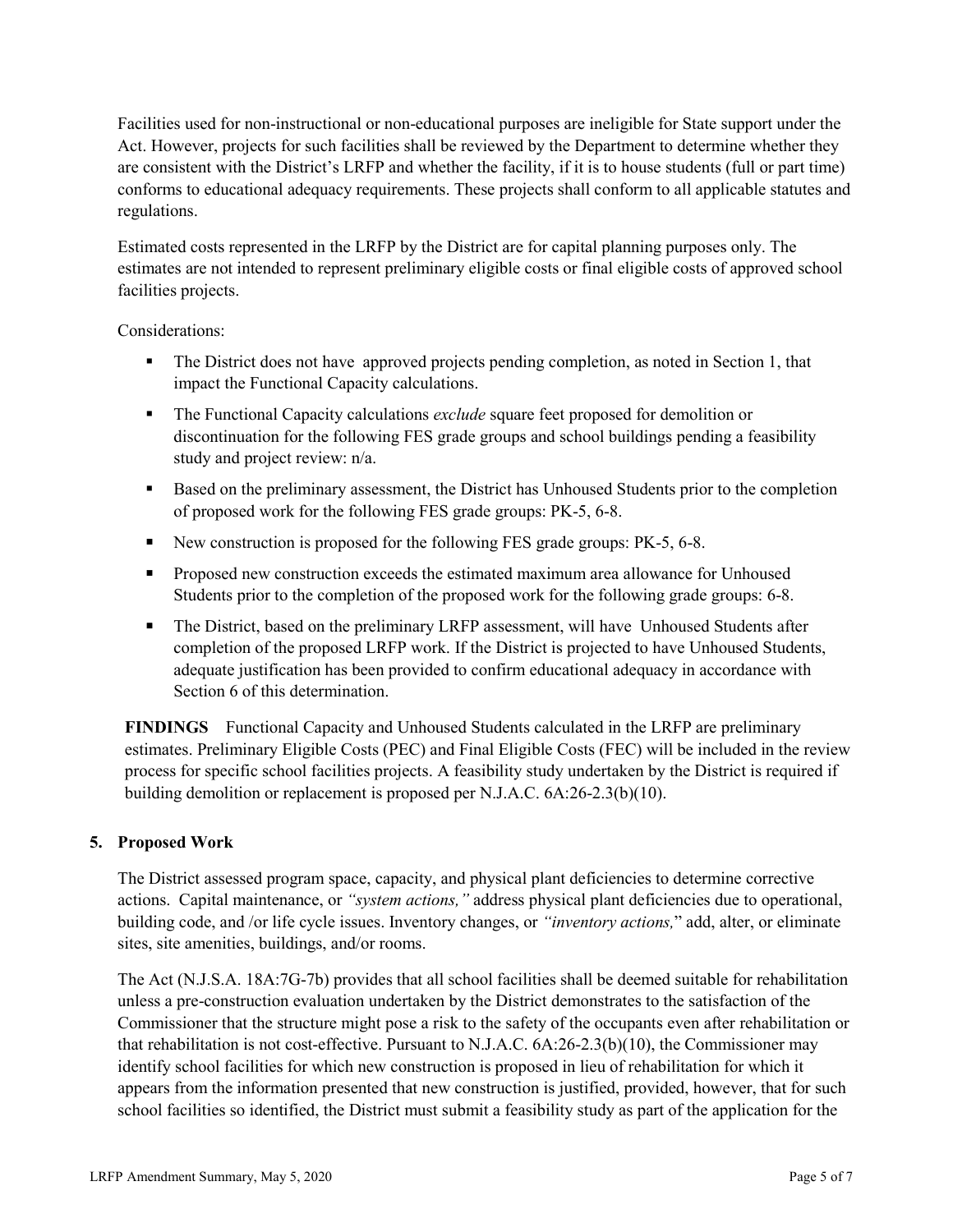specific school facilities project. The cost of each proposed building replacement is compared to the cost of additions or rehabilitation required to eliminate health and safety deficiencies and to achieve the District's programmatic model.

Table 5 lists the scope of work proposed for each school based on the building(s) serving their student population. Proposed inventory changes are described in the LRFP website reports titled *"School Asset Inventory Report and "Proposed Room Inventory Report."* Information concerning proposed systems work, or capital maintenance can be found in the "LRFP Systems Actions Summary Report".

With the completion of the proposed work, the following schools are proposed to be eliminated: n/a; the following schools are proposed to be added: Secaucus Middle School.

| <b>Proposed Scope of Work</b>                                                                  | <b>Applicable Schools</b>                                                                                                              |
|------------------------------------------------------------------------------------------------|----------------------------------------------------------------------------------------------------------------------------------------|
| Renovation only (no new construction)                                                          |                                                                                                                                        |
| System actions only (no inventory actions)                                                     | n/a                                                                                                                                    |
| Existing inventory actions only (no systems actions)                                           | n/a                                                                                                                                    |
| Systems and inventory changes                                                                  | Secaucus High School (050)<br>Claredon No. 4 Elementary School (065)<br>Huber Street Elementary School (070)<br>Millridge School (xxx) |
| New construction                                                                               |                                                                                                                                        |
| Building addition only (no systems or existing inventory actions)                              | n/a                                                                                                                                    |
| Renovation and building addition (system, existing inventory,<br>and new construction actions) | n/a                                                                                                                                    |
| New building on existing site                                                                  | Secaucus Middle School (080)                                                                                                           |
| New building on new or expanded site                                                           | n/a                                                                                                                                    |
| Site and building disposal (in addition to above scopes)                                       |                                                                                                                                        |
| Partial building demolition                                                                    | n/a                                                                                                                                    |
| Whole building demolition                                                                      | n/a                                                                                                                                    |
| Site and building disposal or discontinuation of use                                           | n/a                                                                                                                                    |

|  | <b>Table 5. School Building Scope of Work</b> |  |  |
|--|-----------------------------------------------|--|--|
|--|-----------------------------------------------|--|--|

**FINDINGS** The Department has determined that the proposed work is adequate for approval of the District's LRFP amendment. However, Department approval of proposed work in the LRFP does not imply the District may proceed with a school facilities project. The District must submit individual project applications with cost estimates for Department project approval. Both school facilities project approval and other capital project review require consistency with the District's approved LRFP.

#### **6. Proposed Room Inventories and the Facilities Efficiency Standards**

The District's proposed school buildings were evaluated to assess general educational adequacy in terms of compliance with the FES area allowance pursuant to N.J.A.C. 6A:26-2.2 and 2.3.

District schools proposed to provide less square feet per student than the FES after the completion of proposed work as indicated in Table 5 are as follows: Huber Street Elementary School